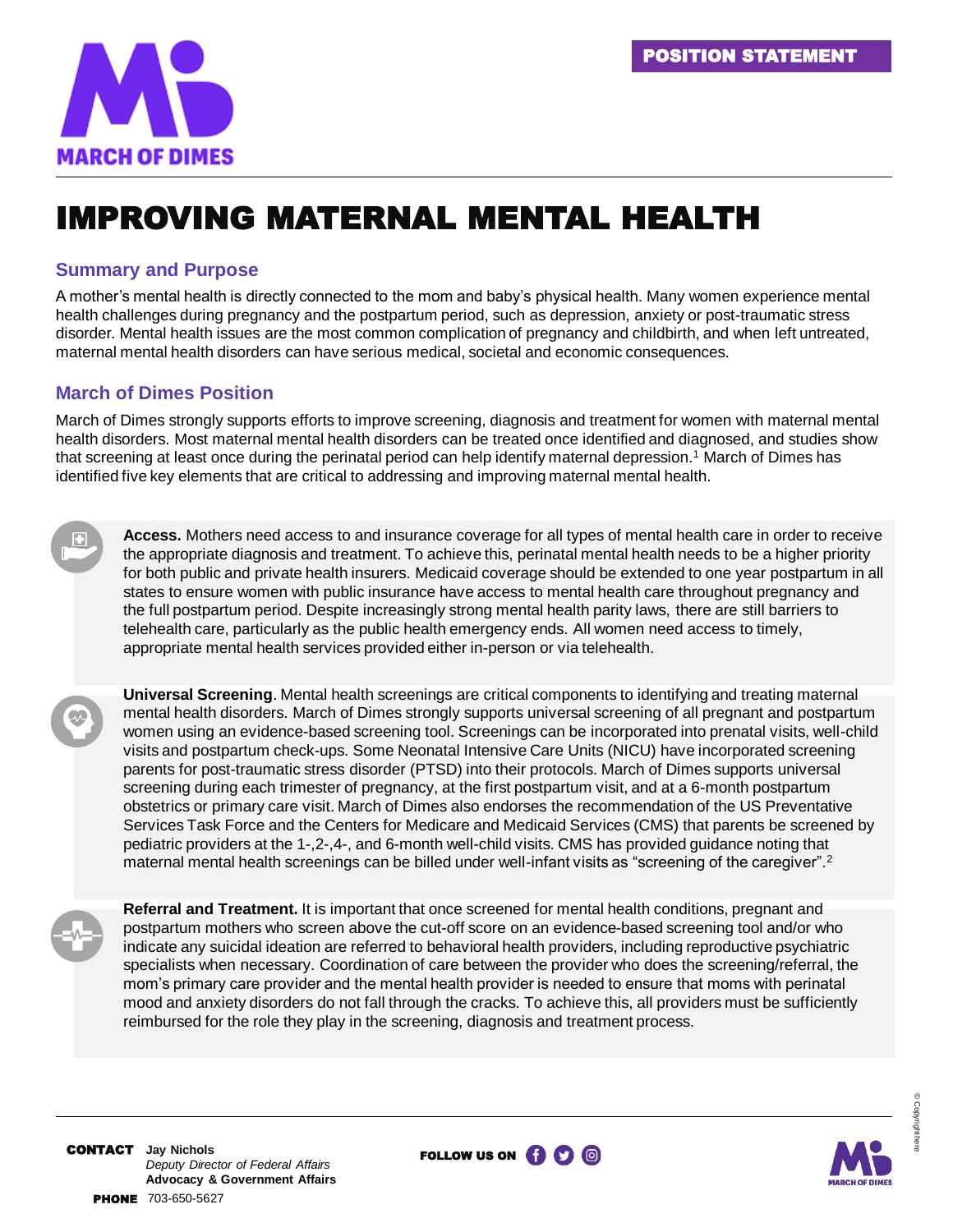**Education**. Symptoms of perinatal mood and anxiety disorders are sometimes misattributed to normal pregnancy changes, or those experiencing symptoms my act like they are fine and not seek treatment because of concern about perceptions of others (ie, stigma). In both cases, symptoms often go under- or unreported. It is important that the full range of health care providers and the public are educated to recognize the symptoms of perinatal mood and anxiety disorders. Public education on the prevalence of maternal mental health issues that focuses on normalizing the stress new parents face and stigma reduction strategies is also vital.

**Surveillance**. In order to support research and treatment initiatives, March of Dimes supports robust funding to support tracking maternal mental health disorders, as well as data collection on maternal mental health screening initiatives and treatment outcomes.

## **Common Maternal Mental Health Disorders**

**Depression** is a common health issue that impacts many women during and after pregnancy. If left untreated, maternal depression can have devastating effects on women, infants, and families. Pregnant women who have untreated depression are more likely to have premature birth or a low-birthweight baby.<sup>3</sup>

**Postpartum depression (PPD)** occurs in an estimated 15-20% of new mothers, and is the most underdiagnosed and common pregnancy complication.4,5 African American and Hispanic women have the highest prevalence of postpartum depression, which is largely attributed to lack of social support, access to care issues, and history of past trauma and depression.<sup>6</sup> Other populations have also shown higher than average rates of PPD, including low-income mothers, teenagers, individuals with a previous history of perinatal depression, parents of babies who spent time in the NICU, and those with a personal or family history of major depression.<sup>7</sup> PPD can make it difficult for a mother and child to bond, which may lead to long-term effects on cognitive development.<sup>8</sup> Symptoms of postpartum depression—depressed mood, loss of interest in daily activities, sleep or appetite disturbance, feelings of guilt, and poor concentration—last longer and differ from symptoms of the baby blues, which typically resolve on their own within 10 days post-delivery.<sup>9,10</sup> PPD can begin anytime after delivery and last up to a year.<sup>4</sup>

**Post-Traumatic Stress Disorder (PTSD)** can develop in anyone who has seen or lived through a crisis. Approximately 9% of women experience PTSD following childbirth, most often due to birth trauma.<sup>11</sup> Some women develop PTSD after surviving a complication that often causes pregnancy-related death, also known as a maternal near-miss. Parents of babies hospitalized in the NICU are at an elevated risk for developing stress disorders. It is often traumatic for parents to see their infants hooked up to monitors or undergoing serious medical procedures, sometimes for weeks on end. Studies show that between 30 and 60% of NICU parents experience symptoms of Post-Traumatic Stress Disorder. In some cases, PTSD continues for years after the baby's birth.<sup>12,13,14</sup> Women who have PTSD prior to pregnancy may be more likely than women without it to have a premature or low-birthweight baby, with one study finding that having PTSD in the year before delivery increased a woman's chance of giving birth early by 35%.<sup>15</sup>

**Anxiety** occurs in an estimated 15% of pregnant women and 18% of postpartum women, and is often experienced simultaneously with depression. Studies show that 25-50% of new moms with anxiety also experience symptoms of postpartum depression.<sup>16</sup> Symptoms of perinatal anxiety might include racing thoughts, constant worry and disturbances to normal sleep and appetite patterns. In addition to generalized anxiety, some women also experience Postpartum Panic Disorder or Postpartum Obsessive Compulsive Disorder. Like other perinatal mood disorders, all anxiety disorders are treatable with professional help.<sup>17</sup>

**Postpartum Psychosis** is a rare event with an estimated incidence of 1-2 in every 1,000 deliveries.<sup>18</sup> Symptoms include agitation, irritability, delusions and disorganized behavior, and these symptoms typically appear within the first two weeks postpartum. Postpartum psychosis is a very rare, but very serious complication that should always be treated as an emergency, because there is a risk of infanticide and up to a 70-fold increased risk for suicide.<sup>18,19</sup> While it is fairly common for new moms experiencing postpartum depression or anxiety to have intrusive thoughts, there is dissonance with these intrusive thoughts and they are typically very distressing to the mom. However, with postpartum psychosis, the is no dissonance and the thoughts seem true, presenting a real threat to both mom and baby.



© Copyright here

CONTACT **Jay Nichols** *Deputy Director of Federal Affairs* **Advocacy & Government Affairs** PHONE 703-650-5627

FOLLOW US ON **(i)** (D) **(B)**